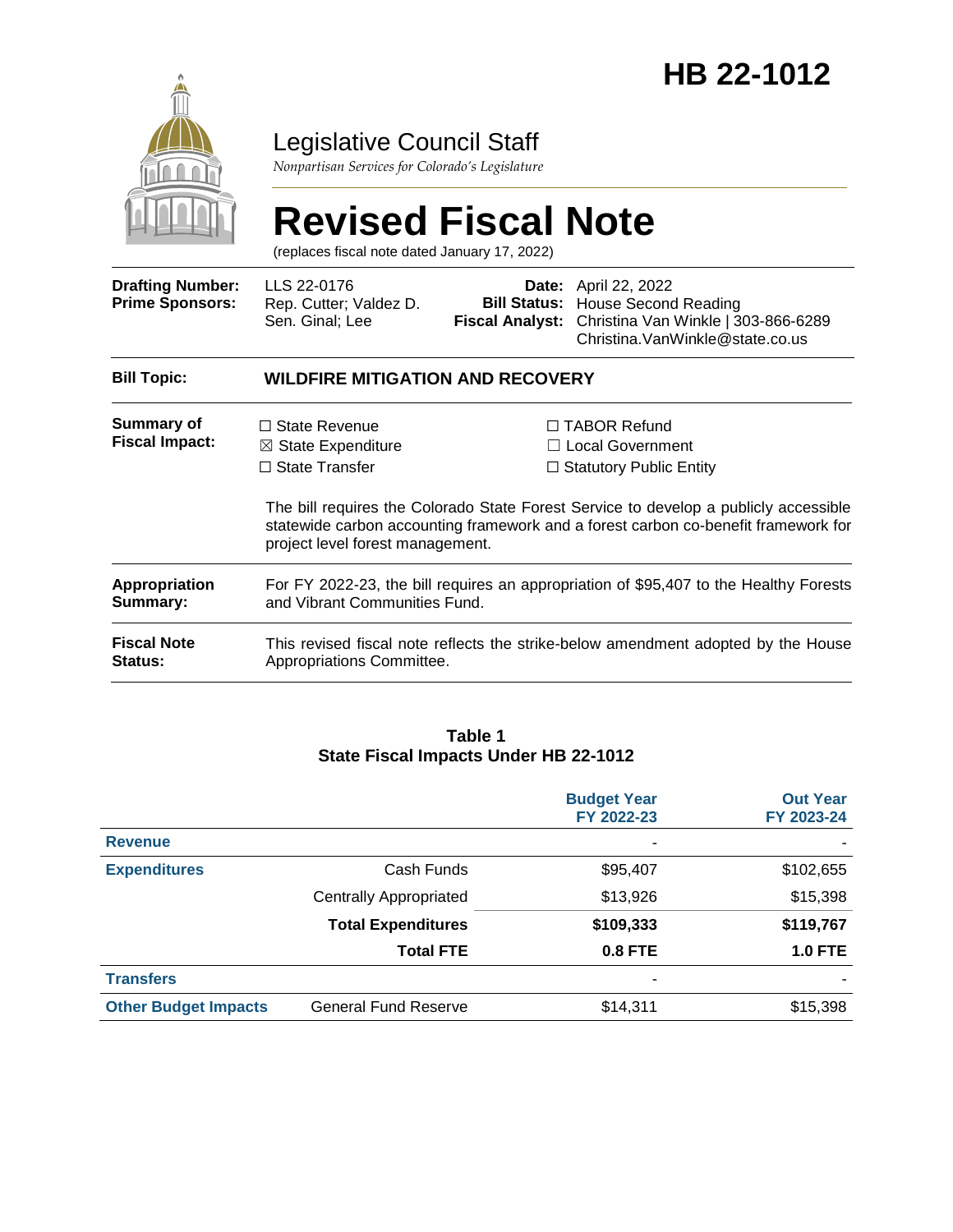# **Summary of Legislation**

The bill requires the Colorado State Forest Service to develop a publicly accessible statewide carbon accounting framework that yields carbon stock and flux estimates for ecosystems by county and forest cover type and wood products. The State Forest Service will also develop a forest carbon co-benefit framework for project-level forest management practices, including wildfire mitigation. The State Forest Service will use this framework to train practitioners in adaptive management practices including wildfire mitigation, and will provide technical expertise to assist industry and landowners with carbon inventories and monitoring.

### **State Expenditures**

The bill increases expenditures in the State Forest Service by \$109,333 and 0.8 FTE in FY 2022-23 and \$119,767 and 1.0 FTE in FY 2023-24 and ongoing from the Healthy Forests and Vibrant Communities Fund. Expenditures are shown in Table 2 and detailed below.

| <b>Cost Components</b>                               | FY 2022-23     | FY 2023-24     |
|------------------------------------------------------|----------------|----------------|
| <b>Department of Higher Education-Forest Service</b> |                |                |
| <b>Personal Services</b>                             | \$65,887       | \$79,065       |
| <b>Operating Expenses</b>                            | \$1,080        | \$1,350        |
| <b>Capital Outlay Costs</b>                          | \$6,200        |                |
| <b>Travel and Training</b>                           | \$22,240       | \$22,240       |
| Centrally Appropriated Costs <sup>1</sup>            | \$13,926       | \$17,112       |
| Total                                                | \$109,333      | \$119,767      |
| <b>Total FTE</b>                                     | <b>0.8 FTE</b> | <b>1.0 FTE</b> |

#### **Table 2 Expenditures Under HB 22-1012**

*<sup>1</sup> Centrally appropriated costs are not included in the bill's appropriation.*

**Department of Higher Education—Forest Service.** The Forest Service will high 1.0 FTE forest climate and carbon manager to develop the statewide carbon accounting framework, develop the forest carbon co-benefit framework, provide training to practitioners, and provide technical expertise to industry and landowners with carbon inventories and monitoring. Work will involve engagement with stakeholders, carbon and climate data production and analysis, ongoing maintenance of the framework, developing training materials, and conducting outreach strategies to promote the framework. The Forest Service will also incur costs for a vehicle lease and mileage and travel costs for outreach efforts. Costs include standard operating and capital outlay costs and reflect a September 1 start date.

**Centrally appropriated costs.** Pursuant to a Joint Budget Committee policy, certain costs associated with this bill are addressed through the annual budget process and centrally appropriated in the Long Bill or supplemental appropriations bills, rather than in this bill. These costs, which include employee insurance and supplemental employee retirement payments, are shown in Table 2.